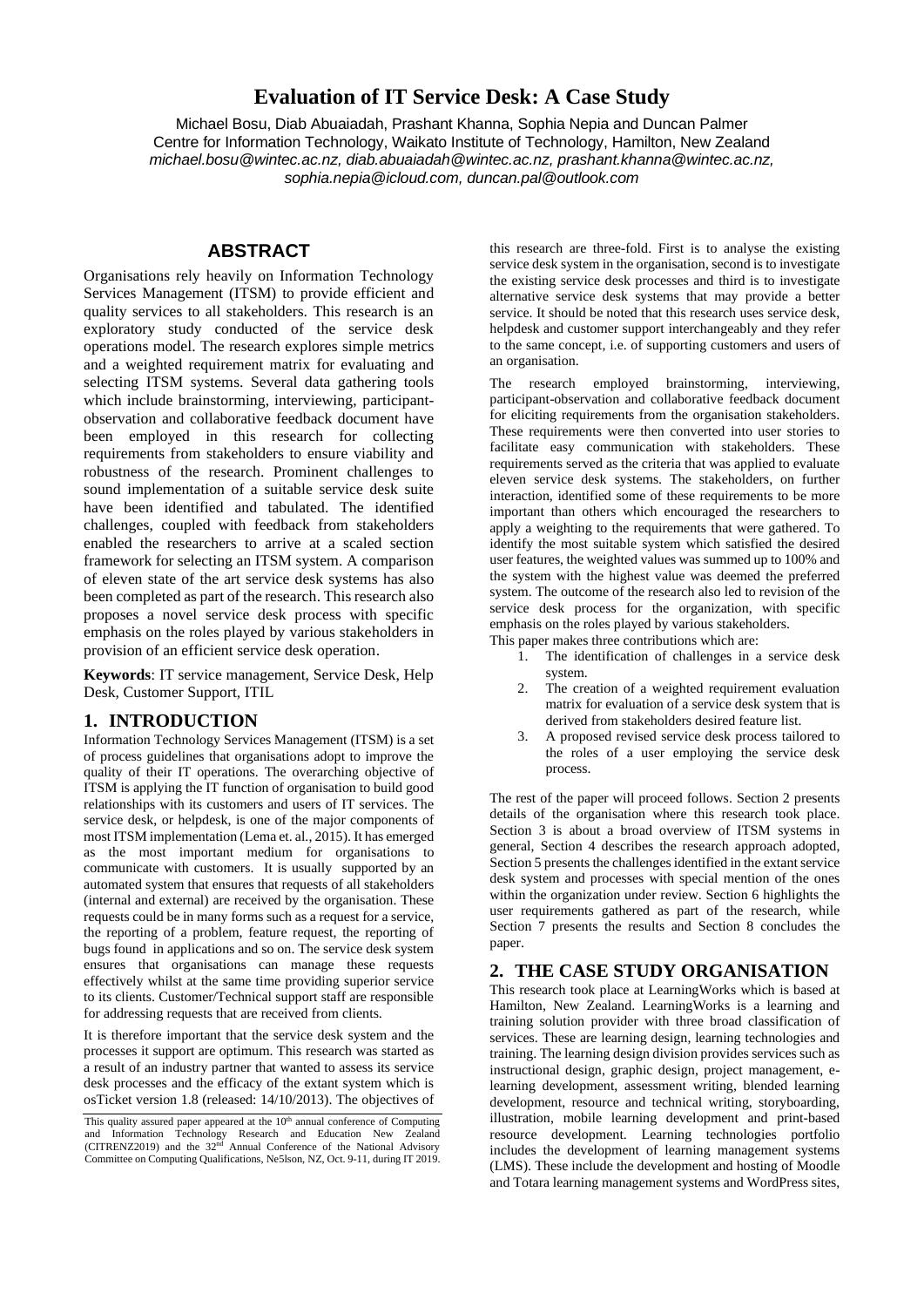reporting and analytics, e-commerce, UX and design, Zoola analytics, technical support and plugin development. LearningWorks also acts as a Private Training Establishment (PTE) where they offer training such as NZQA qualifications, online training, recognition of prior learning (RPL), recognition of current competency (RCC) and short courses.

The present research took place at the Technical Support unit of the Learning Technologies division within LearningWorks. The Technical Support team was responsible for the service desk operation. The Technical Support team was using osTicket as the support system to handle technical issues and enquiries from clients. The service desk was responsible for addressing all issues submitted through osTicket. Support services are frequently sought for the LMS, i.e., Moodle and Totara, and their plugins which are developed for clients. Typical requests that the support desk received are bug fixes for the LMS, navigational issues within the interfaces provided, permissions, access control and password issues etc. The learning technology team also has the responsibility of developing plugins for Moodle and Totara. The team relies on Slack which is the communication tool that enable the team to internally communicate with each other when new support requests are created. Figure 1 presents the existing service desk operation as a use-case diagram.



Figure 1. *Use case diagram of service desk operation*

In Figure 1, the customer contacts the service desk by creating a Ticket, as a request, using osTicket. The ticket is assigned by the Ticket Master, the support agent reviews the assigned ticket which might become a change request, if it is deemed so, by the Business Development Manager (BDM). It is worth noting that several tickets may be about the same issue and as such upon review by the support agent, these will have to be merged as one request. The Support Agent is responsible for communicating with the customer concerning the tickets and thereafter implement the changes. The BDM, IT Team Leader and the Support Agent have the ability to generate reports on the status of tickets. Upon submission of a request, the customer can check its progress. Support agents create knowledge base articles to help clients find information on issues that have been reported by other clients and have been resolved. The expectation is that the customers will take advantage of this facility and only create requests when they are not able to resolve their issues after searching through the knowledge base. At the time of this study, LearningWorks was using osTicket version 1.8 (released: 14/10/2013) which was outdated by three years as the current version at the time was version v1.9.14 (released: 11/06/2016). osTicket is an open source, hosted or cloud residing service desk solution.

## **3. LITERATURE REVIEW**

There is an overwhelming literature which has been able to advocate and establish ITSM as a service within organisations and no longer considered a technology but focuses on its relationships with customers (Iden & Eikebrokk, 2013; Jäntti, 2012). ITSM is the operations of an IT function of organisations that uses processes which place emphasis on IT services and adherence to customers and service level agreements (Iden & Eikebrokk, 2013).

Most organisations implement ITSM based on the Information Technology Infrastructure Library (ITIL), however, there are other frameworks like Microsoft MOF, IBM ITPM and HP ITSM (Iden & Eikebrokk, 2013). These frameworks are usually recommended for large organisations as one of the success factors for implementing ITIL is the size of the organisations as large organisation have been known to be more successful at adopting ITIL (Iden & Eikebrokk, 2013). Businesses employ or implement IT service management as a means of improving the quality of services of IT functions that aligns with organisational business requirements (Lema et al. 2015). ITIL 4 is the current version comprising 14 general management practices, 17 service management practices and three technical management practices. Service desk, which is the theme of this research, is one of the 17 service management practices found in ITIL 4. According to ITIL 4, the service desk practice should serve as the single point of contact for service requests and the resolution of these incidents or requests for stakeholders or users of a service (AXELOS Limited, 2019). The function of the service desk is to enable service users to report issues or problems, make enquiries/queries and requests for which service providers have to acknowledge, classify, assigned ownership and provide a resolution. Lema et al. (2015) in their survey of ITIL implementation identified the incident management process as the recommended first process to be implemented for most IT service management practices. Incident management is also supported by the service desk described in this research as the case organisation has the responsibility of managing incidents reported by its customers for their use of LMS. Jäntti, Shrestha and Cater-Steel (2012) used IT service management best practices to improve the service desk operation of the Finnish Tax Administration. The present research is similar to that of Jäntti et al. (2012) as it considers both the service desk tool and the service desk processes. The monitoring of Key Performance Indicators (KPI) was used as trigger to reengineer the IT service support processes including the service desk, incident management, change management, release management and configuration management (Valverde, Saade and Talla, 2014). The present research does not use KPIs, however, it employs user requirements as a metric in improving the service desk process. Bober (2014) proposed a model based on a simulation of variables from the operation of service desk that identified processes which can be tuned or adjusted to improve the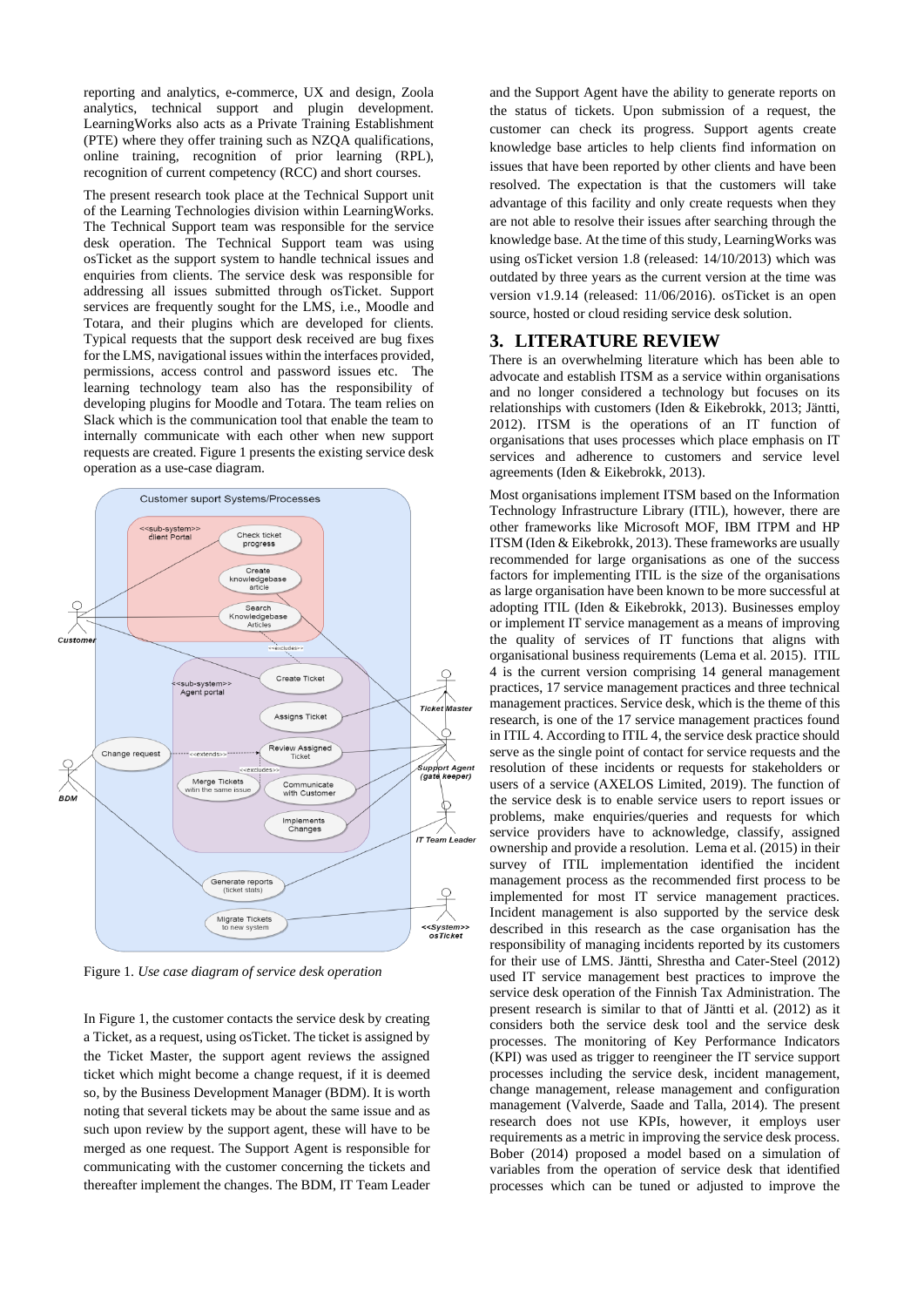performance of the service desk operations. A major finding is that improvement in response time is highly dependent on reduction of workload. This research, thus, sought to improve the efficiency of the service desk operation for the organization for which response time to a ticket/problem was an identified concern by all stakeholders.

The work presented in this research will focus on the service desk function which is a constituent of the Service Support of the ITIL service management framework (Jäntti, 2012). It is worth noting that this work is not implementing or evaluating ITIL in any form as the case organisation has no intention of implementing ITIL or any specific framework for that matter. Since ITIL has become the de-facto framework for service management across many organisations in the world, it was desirable and prudent for this research to assess how the LearningWorks service desk aligns with ITIL framework. The literature does not clearly support these framework's efficacy in small organisations which might have influenced LearningWorks decision against its adoption as it is a small firm of 41 employees. Sharif and Ward (2013) in their study of the use of benchmarking in academic helpdesk service provision proposed the tailoring of the helpdesk to fit an academic institution instead of adopting what pertains in the private sector. This tailoring, as per the authors, should be designed based on benchmarking and best practice frameworks that have proved to achieve superior service quality and performance. The research will therefore take a pragmatic approach of identifying problems with the current service process and propose ways of improving it, rather than recommending a framework for LearningWorks.

Jäntti (2012) also identified several challenges in IT service desk when the Finnish Tax Administration IT service desk processes were evaluated. The challenges include inconsistent classification of support requests, customers inability to classify support requests, difficulty in the identification of duplicate support requests, difficulty in differentiating between incident management and problem management besides the recording of multiple incidents as one and the absence of a configuration management database.

The research described in this paper is based on a case study which is known to be the predominant research type in the ITSM domain (Iden & Eikebrokk, 2013; Jäntti, 2012). The case study organization, in this case LearningWorks, decided to embark on this research because it felt the need to improve the efficiency of supporting its clients which is in alignment with some of the motives that leads organisations to embark on ITSM projects (Iden & Eikebrokk, 2013). Although this research is not about implementation of ITIL, several critical success factors for ITIL were available at LearningWorks, such as top management support, a project champion, staffs' experience, ITSM aligned culture, willingness to change and ITSM software (Iden & Eikebrokk, 2013).

# **4. RESEARCH APPROACH**

Several approaches have been used to address achievement of the stated objectives for this research. Four different techniques to data gathering have been applied to analyse the service desk processes of the case study organisation and the assessment of service desk or helpdesk system. The researchers employed an iterative and adaptive approach during this project so that the solutions remain flexible and acceptable to the client.

Brainstorming served as the main data gathering approach in this research because the researchers had to gather requirements from a diverse user groups including the Learning Technologies team, Sales Department and the Training team. This aligns with the approach recommended by Carrizo et al (Carrizo, Dieste & Juristo, 2014; Yousuf & Asger, 2015).

Discussions took place between the researchers and the Learning Technologies team to identify the existing system capabilities and limitations (what works, what doesn't work and any functionality it currently lacks that could prove useful for the new system) and also the relevant service desk processes. From these discussions, the researchers were able to develop the functional requirements of what the desired system and processes should be. The researchers again had a brainstorming session with the Sales department including the manager. This meeting was important from a research perspective to identify the limitations based on the business users view as regards to the existing system and processes. It emerged that a major issue from the perspective of the Sales team was that it was difficult to integrate the sales team for reporting and training purposes. Follow-up brainstorming sections were between the researchers and the internal stakeholders that ensured collection of the correct requirements from the teams. This greatly contributed to the satisfactory outcome of the research and derivation of suitable results and objectives.

Interviews were also held with several relevant employees of LearningWorks to consolidate the findings of the brainstorming sections. Interviews are known to be the most popular elicitation technique that is used to gather requirements from users (Carrizo et al., 2014; Ferrari et al., 2016), however, according to Carrizo et al. (2014), interviews have been over used for which they proposed a framework that ensures that a more objective elicitation technique is selected based on the context of the project. This research employed interviews as a data gathering approach because interviewers with domain knowledge enrich the elicitation process by improving communication and facilitating easy understanding of the client needs (Hadar et al., 2014). Participant-observation was also employed as a data gathering approach as it has been used successfully in previous research (Jäntti et al. 2012). The fourth and fifth authors of this paper worked for LearningWorks service desk, for 450 hours each, as part of the research work. Thus, they acted as inhouse domain expert for the research team. This enabled the research team to have better clarity and greater understanding of the organisation processes and challenges within LearningWorks.

Collaborative Feedback Document was used as an ongoing source of information around the current system and processes. It took the form of a shared Google document, as indicated in Figure 2. The sheet was setup and invitations with editing privileges were sent to the Learning Technologies team.

| Feedback for osTicket                                                                                                                                                                                                                                                                                                                                                                                                                                                                                                                                                                                                                                                                 |
|---------------------------------------------------------------------------------------------------------------------------------------------------------------------------------------------------------------------------------------------------------------------------------------------------------------------------------------------------------------------------------------------------------------------------------------------------------------------------------------------------------------------------------------------------------------------------------------------------------------------------------------------------------------------------------------|
| What are some of the pros of the current Ticketing system? (From a<br>Support engineer point of view and a somebody who manages<br>the system)                                                                                                                                                                                                                                                                                                                                                                                                                                                                                                                                        |
| It emails me when it receives a ticket - I can filter it to go to a specific inbox.                                                                                                                                                                                                                                                                                                                                                                                                                                                                                                                                                                                                   |
| What are the cons? (From a Support engineer, customer and a<br>somebody who manages the system)                                                                                                                                                                                                                                                                                                                                                                                                                                                                                                                                                                                       |
| . Potential to reply to clients twice due to multiple form posting (this tends to happen when<br>you've replied, and you later refresh the page where it redirects you to - it sends the same<br>message again. Or clicking submit multiple times).<br>· Limited and basic in it's features.<br>· Can't merge related tickets.<br>It does not bump stale tickets le a ticket that hasn't been touched for two weeks is left at<br>the same priority as new tickets.<br>. Looks old and blch Aesthetics matter. (It really does!) - With moral<br>Not very responsive<br>Navigation is hard to follow - no custom user views i.e. your tickets, your team tickets, new<br>tickets atc. |
| · Cant respond to a ticket via email<br>No escalation notifications up management line if ticket breaches SLA/Priority due date.                                                                                                                                                                                                                                                                                                                                                                                                                                                                                                                                                      |

Figure 2. *Google Doc shared with user group (Learning* 

### *Technologies)*

The Learning Technologies team were requested to comment upon some pre-written headings/questions to add to the collective and collaborative knowledge obtained through sharing of stakeholder concerns specific to the research. This wasn't however the main approach to requirements gathering, but it proved to be useful as it allowed an open floor for ideas.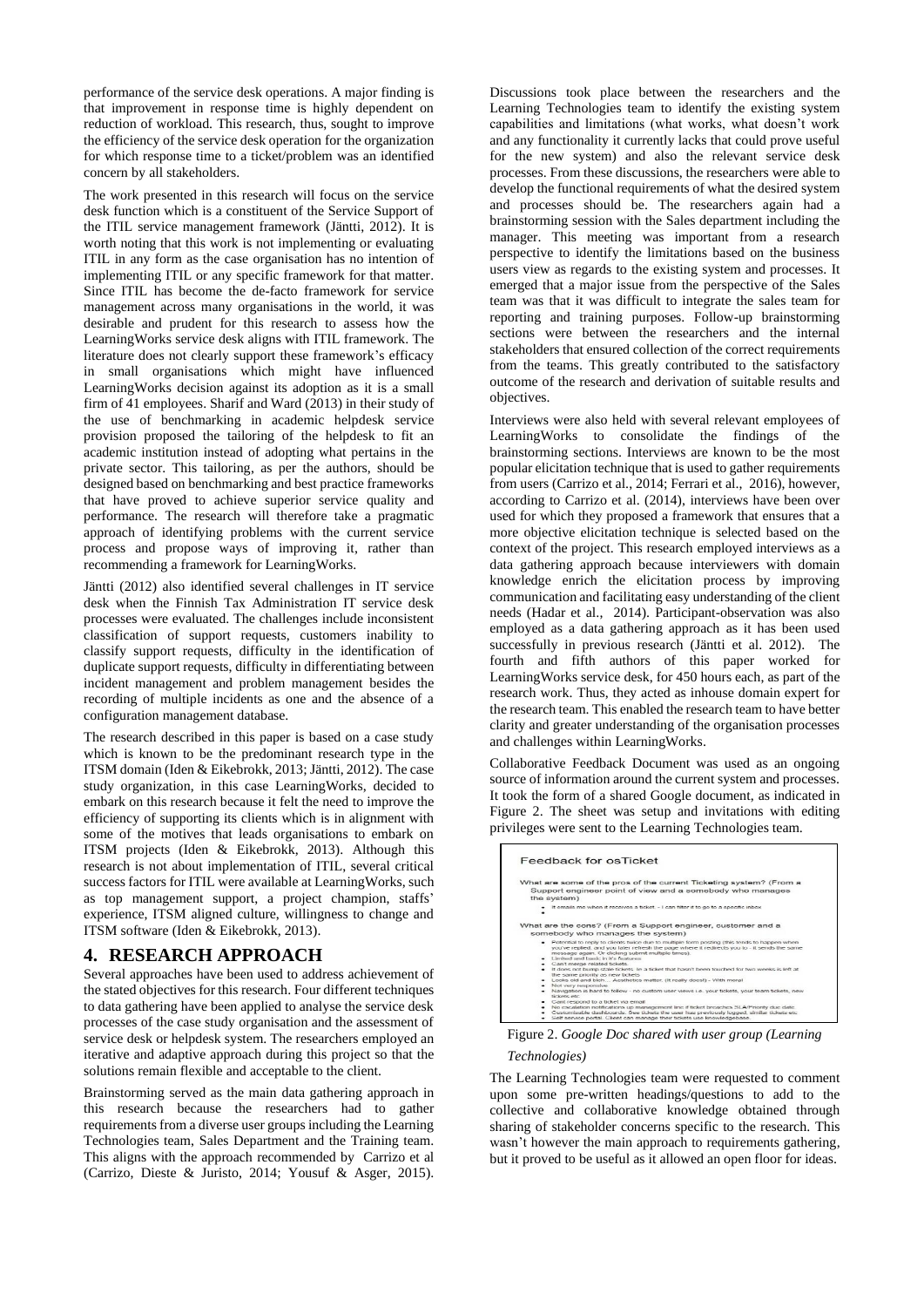The above approaches led the researchers to investigate other service desk systems as potential replacement for the extant system. The researchers also had phone conversations with several Service Desk system representatives to discuss the emerging business requirements for the case organization and appreciate the availability of suitable packages the service desk systems would offer or customize. The advantage of conducting this activity was that it brought clarity for all stakeholders on the requirements and assisted the researchers in shortening the number of options for service desk systems on offer. During the interactions, specific characteristics of each system were highlighted and the economic metrics of adopting each solution was incorporated into the comparison matrix.

As the research progresses, it became obvious that analysis of alternative systems would lead to a very expansive exercise involving extensive and diverse recording of characteristics each potential support system. In order to create a simple, organised workspace to separate these findings the researchers made use of 'Trello' which is a web-based project management application. This allowed users to create separate boards for each system, and compile data within them. Eleven service desks systems were eventually selected for evaluation by the research team when it was discovered that the extant system was not supporting the service desk process efficiently. These systems were evaluated based on criteria which have been captured as user stories in section 6 of this paper.

The fourth and fifth authors of this paper systematically used all these systems including the extant osTicket system in order to support the assessment of these systems against the user requirements. To review the current version of osTicket the researchers hosted a copy on a local machines and performed detailed analysis to compare it to the working version of osTicket used by LearningWorks. Trial licenses were also subscribed to for the other systems which ensured that there was an objective assessment of all the system features and processes as desired by LearningWorks.

# **5. CHALLENGES WITH EXISTING SERVICE DESK**

As a result of the brainstorming, interviews, participantobservation and collaborative feedback document, the research identified the following challenges for an IT organization in general, and, LearningWorks in specific.

### *Ticket Merging*

The inability for support agents to merge related tickets from clients is a major concern. This is because support agents report that clients often create multiple, related tickets. Ticket merging feature improves the service resolution process as it reduces the time support agents have to search for related issues in order to fully appreciate the context of a request. Inclusion of such a feature will also eliminate duplicates of tickets and speed up the system.

#### *Ticket Closure*

In the current system, clients were able to respond or reactivate closed tickets. This would automatically cause the system to reopen such tickets which the service desk team finds bothersome. Support Agents prefer closed tickets to remain permanently closed.

### *Existing Ticket Data Migration*

Ticket data migration only becomes an issue if LearningWorks decides to switch to a new system. The LearningWorks osTicket installation, at the time this research was conducted, hosted 2800 closed support tickets, which could potentially hold a lot of useful data and documentation for future support issues. LearningWorks wanted to bring this data to the new system. It was expected that the new system must have a method of migrating existing data so that it might be used when the need arises. An example of how this could be useful is if an issue occurs on one site which is similar to a previously resolved issue, then a resolution is available immediately.

### *Reporting*

Reporting was one of the critical services that LearningWorks was struggling with. The existing system did not provide features for creating and sending reports to customers that highlighted services and support they have been receiving. LearningWorks wanted to know this to enable its business units to have a visual of 'Common question areas' such as 'password resets'. This may provide an opportunity for LearningWorks to identify areas that needed further training and would then be able to allocate resources to be allocated optimally to maintain project deadlines. This could also potentially provide LearningWorks and their clients a means for evaluating the services/solutions provided by LearningWorks.

## *Multiple Department Integration*

The main stakeholder in this project was the Learning Technologies team as they dealt with day-to-day support requests and issues. However, LearningWorks also wants to eventually integrate other departments into the service desk system. The reason was the lack of a clear distinction between a support request, and a feature request. Some clients lodged a support ticket when it was actually a new feature request. LearningWorks wanted to be able to make a distinction between the two types of request so that a support member could transfer a ticket that is a feature request to the sales team so that they may scope and quote the request. In doing so they will be able to charge for creating these feature requests.

## *Removal of Email Trail*

Email trails are a big issue in the current system as it creates redundant information and a hard to read interface. This occurs when a client has a back and forth conversation with a support agent regarding an issue and then replies the email to LearningWorks support. The current system does not cut out the email trail leaving a massive hard to follow message within a ticket.

#### *Intuitive User Interface(UI)*

osTicket layout is simple, but it is outdated according to its users. The new system needs to have a nice modern UI that is easy to navigate.

### *Ticket Service Level Agreements (SLA)*

Clients of LearningWorks all have separate SLAs. LearningWorks wants to be able to define these separate SLAs so that certain client ticket could be viewed as higher priority than others. This is so that the team can see which tickets they should resolve first so as to adhere to the relevant SLA terms with clients and thereby improve customer satisfaction.

## *Agent collision prevention*

Agent collision occurs where more than one agent is looking at or replying to the same ticket at the same time. This often results in more than one reply to the same question on the same ticket. LearningWorks was facing major issues with the lack of this feature.

#### *Extended Ticket Management*

LearningWorks' users have basic ticket features in the working system. However, there are some functions such as custom views, multi-tasking and automations that the LearningWorks support team believe would allow them to provide superior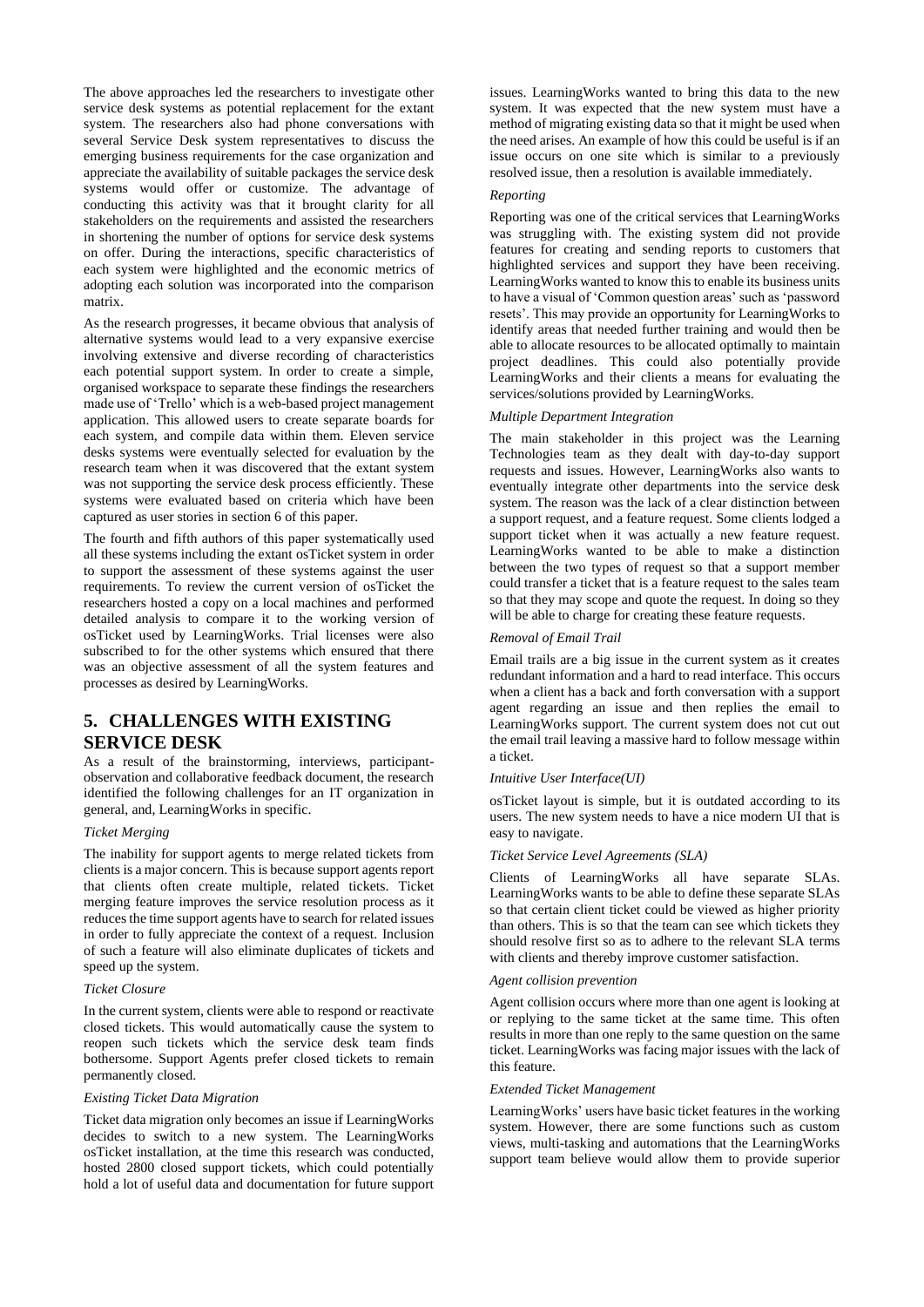customer support service. There was an urgent need felt to enhance these features to provide better service to clients. The analysis identified Figure 3 as the customer or service desk support processes at LearningWorks. The components highlighted in purple are areas that require improvement. These are acknowledge the customer, change request process, identify feature request, transfer ticket for approval, update customer and record total time taken into work flow max(WFM).



Figure 3. *Customer support processes*

## **6. USER REQUIREMENTS**

A detailed list of requirements are presented in Table 1 based Table 1. User Stories

| As a             | I want                                                                                                                      | Acceptance<br>Criteria                                                                                                                                        | Priority         |
|------------------|-----------------------------------------------------------------------------------------------------------------------------|---------------------------------------------------------------------------------------------------------------------------------------------------------------|------------------|
| Customer         | to<br>create<br>ticket<br>SO.<br>that I can<br>receive<br>support                                                           | Customer will<br>lodge tickets<br>via email and<br>through<br>a<br>portal.                                                                                    | <b>Must Have</b> |
| Support<br>Agent | record<br>tΩ<br>time so that<br>I know how<br>long each<br>ticket/issue<br>takes<br>$f_{\Omega}$<br>resolve                 | Time to<br>he<br>added<br>to<br>related job in<br>workflow max                                                                                                | Should<br>Have   |
| Support<br>Agent | to view the<br>of<br>status<br>each<br>open<br>ticket<br>SO.<br>that<br>monitoring<br>queues<br>are<br>to<br>easy<br>manage | <b>Statuses</b><br>should<br>be<br>either<br>'waiting<br>for<br>customer',<br>'waiting for<br>support/agent'<br>or 'waiting for<br>approval'<br>or<br>similar | <b>Must Have</b> |

on the requirement elicitation conducted by the research team where it discovered process issues as well as challenges with the extant system. The requirements are presented in the form of user stories since this was deduced as a preferred way for easy assimilation and consumption by clients (Bang, 2007). The acceptance criteria are indicated against each user story. The requirements were then prioritized based on the MoSCoW prioritization scheme (Pandit & Tahiliani, 2015) to demonstrate its importance to the business. Twenty-four user stories were created, however due to lack of space, this paper only shows three in Table 1. Other features find a mention in section 7. The study however created 24 different user stories and prioritized them based on user requirements.

## **6.1 Assessment of Service Desk Systems**

We adopted KISMET (Keys to IT Service Management Excellence Technique) (Jäntti, 2012) as the process improvement tool. It comprises of seven phases which are to create a process improvement infrastructure, perform a process assessment, plan process improvement actions, improve/implement the process, deploy and introduce the process, evaluate process improvement and continuous process. Just as Jäntti et al.(2012), this research applied two of the phases of KISMET – process assessment and plan process improvement that aligned with the objectives of this paper. The research approach discussed in section 4 served as a means of performing the process assessment which identified the challenges of section 5 for which we derived the user stories of section 6 of this paper.

The requirements identified (see excepts in Table 1) were used as the criteria to assess all the alternative service desk systems including the latest version of osTicket at the time of this research. It is worth noting that in discussing with the stakeholders – that is customers and staff of LearningWorks, some of these requirements were assessed to be more valuable than others which led us to apply a weighting to the requirements. Thus, higher weighted requirements were assigned a higher priority and value. Using these weighted requirements, each system could then be scored on a scale of 0  $-5$  against a requirement following the process outlined in Figure 4. The weighted values sum up to a total of 100% which was used to evaluate each of the systems under consideration. Users were given a set of scenarios to test against the alternative systems and were asked to give each a score based on the scoring table (Figure 4) as well as any comments they were wanting to add that may portray their experience on the particular scenario. This example was tested against osTicket with the requirement being 'ticket merging'. osTicket scored a '0' this meant that it does not have the ability to merge tickets as shown in Figure 4. Once an overall score against all requirements was calculated for all systems, the researchers were able to deduce a reliable indication of how well each system suited the requirements.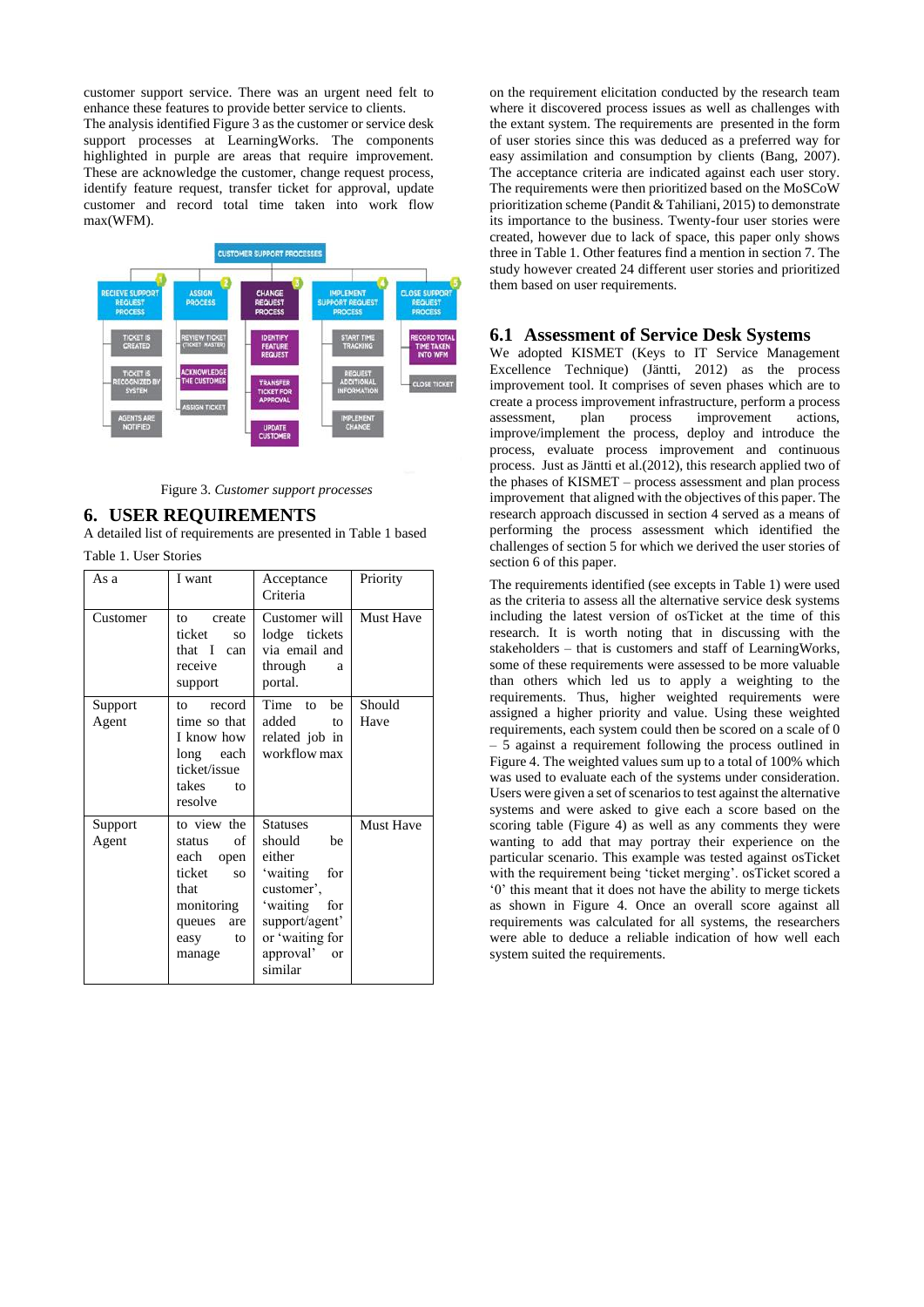

Figure 4. Example scoring chart for requirement checks

# **7. RESULTS AND ANALYSIS**

The results of applying the weighted requirement approach in evaluating the service desk systems is presented in this section.

Overall this approach was applied to eleven different systems and the results of the top four system are shown in Figure 5. The top four systems were Freshdesk, Zendesk, Jira and osTicket respectively.



Figure 5. Result of top four service desk systems

|                          | <b>FRESHDESK</b> | <b>ZENDESK</b> | <b>JIRA</b>  | <b>OSTICKET</b> |
|--------------------------|------------------|----------------|--------------|-----------------|
| TICKET MERGING           |                  |                | v            |                 |
| <b>CUSTOM SLA</b>        |                  |                |              | ✓               |
| DATA MIGRATION           |                  |                |              | v               |
| DEPARTMENT INTEGRATION   |                  |                |              | v               |
| <b>INTUITIVE DESIGN</b>  |                  |                |              | ÷               |
| KNOWLEDGE BASE           |                  |                | v            | v               |
| ANTI-AGENT COLLISION     |                  |                |              |                 |
| EXTENDED REPORTING       |                  |                | ۰            |                 |
| TICKET TIME TRACKING     |                  |                |              |                 |
| VISUALLY APPEALING       |                  | ✓              | $\checkmark$ |                 |
| APPUCATIONS INTEGRATIONS |                  |                | ×            | v               |
| CUSTOMER PORTAL          |                  |                |              |                 |
| CLOUD BASED              |                  |                |              |                 |
| API                      |                  |                |              |                 |
| <b>AUTOMATION</b>        |                  |                |              | ٠               |

Figure 6. Features of service desk systems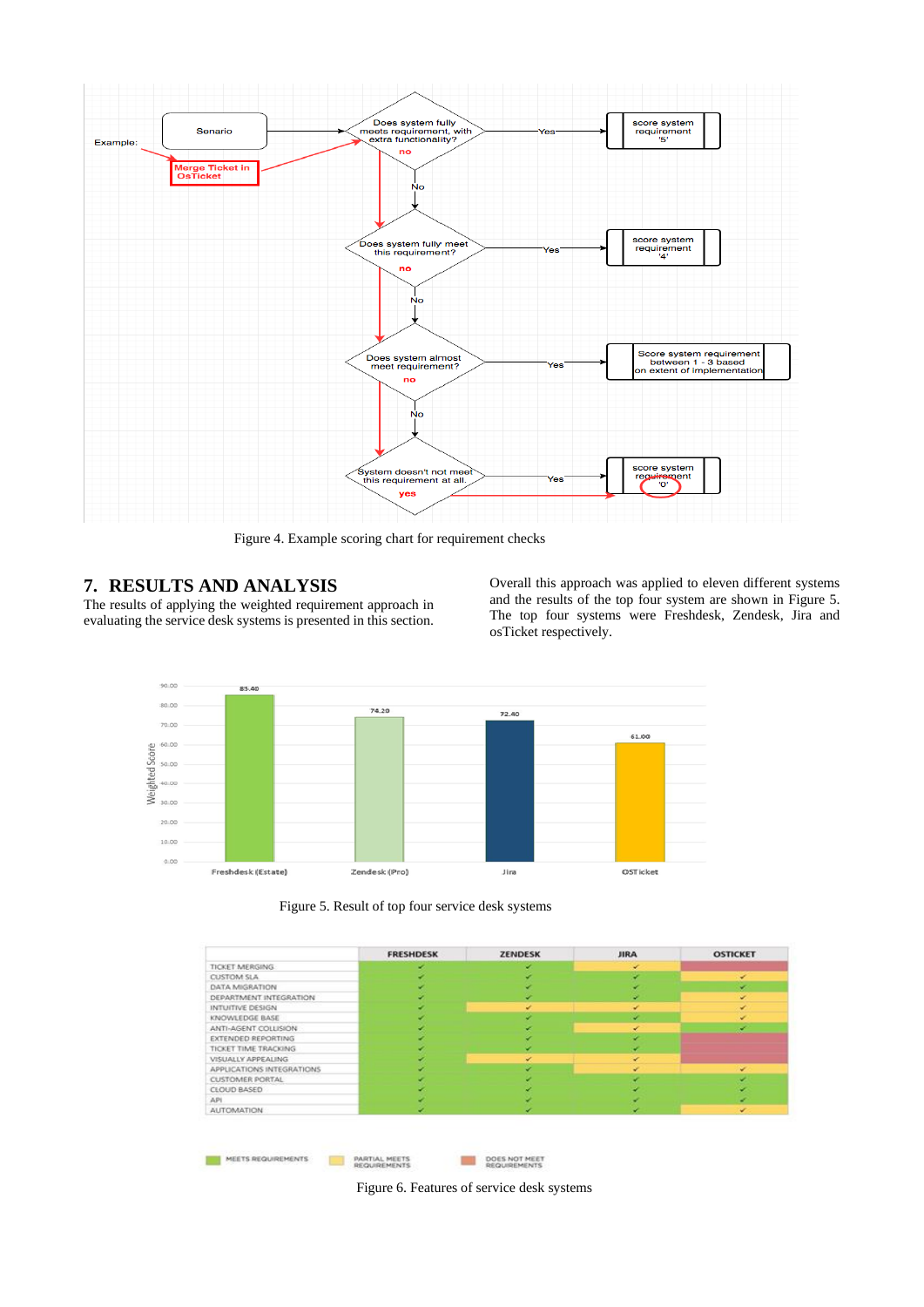In the present case, based on the user preferences and user scoring matrix, Freshdesk scored the highest, satisfying most of the features, desired by the stakeholders. Figure 6 illustrates the extent to which these systems satisfied the requirements.

The integration (see Figure 7) of the recommended system with other systems used at LearningWorks was a major objective for LearningWorks managers. Elements of the system included:

#### *Confluence*

This is a document management system and is frequently used by the Learning Technologies team to handle important information related to projects and business processes.



Figure 7. Integration of service desk system with other LearningWorks systems

## *Workflowmax*

This is a Job Management system that LearningWorks used to track billable and non-billable jobs for clients and is currently being incorporated with support ticket time tracking against client projects. This was one of the critical integration requirements projected by LearningWorks as it was used throughout the organization.

## *Slack*

Slack is a Team Communication system that is used predominantly by the Learning Technologies Team to communicate in real time via group discussions or direct message and is also being adapted by other departments.

## *GitHub*

GitHub is a version control system that is used by developers at LearningWorks that hold the most stable and most current versions of code available for the whole team to access. Google Analytics is a Reporting tool that tracks trends of website traffic. A few clients of LearningWorks use this tool to track their LMS traffic. Figure 7 shows how many of these five other systems that each of the service desk systems can integrate with.



 **Figure 8:** *Activity diagram for the service desk process*